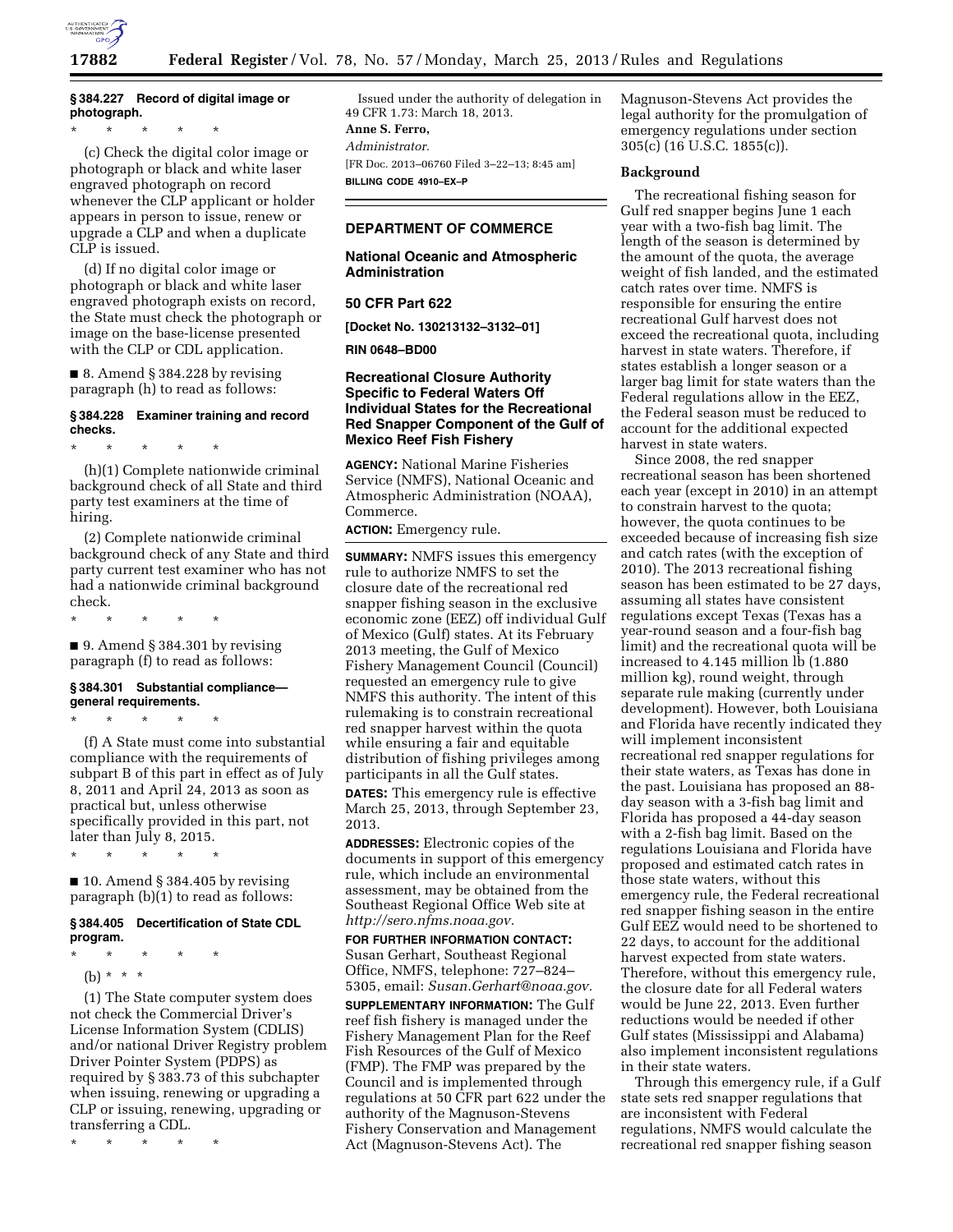in the EEZ off that state using an adjusted catch rate, to account for a longer season or larger bag limit in state waters. In some cases, this could allow the EEZ off states with consistent regulations to have a longer season than if the season for the entire Gulf was adjusted. However, if increased catch from a state with inconsistent regulations is too high, even allowing no season in the EEZ adjacent to that state may not be enough to prevent a reduction of the season in the rest of the Gulf. NMFS must continue to adjust the Federal season off other states so that harvest remains within the quota.

Based on the expected regulations for Texas, Louisiana, and Florida, and assuming the recreational quota is increased to 4.145 million lb (1.880 million kg), the closure dates for each state have been tentatively projected as follows: Texas, June 12, 2013; Louisiana, June 9, 2013; Mississippi, June 28, 2013; Alabama, June 28, 2013; and Florida, June 21, 2013. These dates were projected using estimated catch rates in state waters, assuming the proposed inconsistent regulations would take effect. The method for calculating these dates can be found in SERO–LAPP–2013–02 at *[http://](http://sero.nmfs.noaa.gov/sustainable_fisheries/gulf_fisheries/red_snapper/documents/pdfs/2013_red_snapper_emergency_regs.pdf) [sero.nmfs.noaa.gov/](http://sero.nmfs.noaa.gov/sustainable_fisheries/gulf_fisheries/red_snapper/documents/pdfs/2013_red_snapper_emergency_regs.pdf) sustainable*\_*[fisheries/gulf](http://sero.nmfs.noaa.gov/sustainable_fisheries/gulf_fisheries/red_snapper/documents/pdfs/2013_red_snapper_emergency_regs.pdf)*\_*fisheries/* 

*red*\_*[snapper/documents/pdfs/](http://sero.nmfs.noaa.gov/sustainable_fisheries/gulf_fisheries/red_snapper/documents/pdfs/2013_red_snapper_emergency_regs.pdf) 2013*\_*red*\_*snapper*\_*[emergency](http://sero.nmfs.noaa.gov/sustainable_fisheries/gulf_fisheries/red_snapper/documents/pdfs/2013_red_snapper_emergency_regs.pdf)*\_*regs.pdf.*  When NMFS has calculated final season dates for the EEZ off each Gulf state, NMFS will officially announce these closure dates in the **Federal Register**.

The Council has discussed other potential actions to address the current situation, including possible preemption of inconsistent state management pursuant to section 306(b) of the Magnuson-Stevens Act (16 U.S.C. 1856(b)). The Council is continuing to discuss this and other potential longterm actions to address the recreational harvest of red snapper.

## **Need for This Emergency Rule**

The ''Policy Guidelines for the Use of Emergency Rules'' (62 FR 44421, August 21, 1997) list three criteria for determining whether an emergency exists.

(1) Results from recent, unforeseen events or recently discovered circumstances; and

(2) Presents serious conservation or management problems in the fishery; and

(3) Can be addressed through emergency regulations for which the immediate benefits outweigh the value of advance notice, public comment, and deliberative consideration of the impacts to the same extent as would be

expected under the normal rulemaking process.

NMFS is promulgating these emergency regulations under the authority of the Magnuson-Stevens Act, consistent with these three criteria. For the first criteria for an emergency rule, the recently discovered circumstance is that states other than Texas intend to implement recreational red snapper regulations in state waters that are less restrictive than Federal regulations.

States setting less restrictive regulations presents serious conservation problems because, in the absence of new rules, those actions are likely to lead to red snapper harvest overages in violation of the Magnuson-Steven Act. This emergency rule will help NMFS to constrain recreational red snapper harvest within the quota, as required by section 407(d) of the Magnuson-Stevens Act (16 U.S.C. 1883(d)), which requires the councils to establish annual catch limits for each stock and accountability measures to ensure these catch limits are not exceeded. The in-season closures are the accountability measures for the recreational red snapper sector. This rule will also help ensure a fair and equitable distribution of fishing privileges among participants in all the Gulf states, in accordance with National Standard 4 of the Magnuson-Stevens Act.

The immediate benefit of implementing the emergency rule outweighs the value of advance notice and public comment. The recreational red snapper fishing season opens June 1, 2013. This emergency rule provides the authority to establish state by state closure dates, and announces preliminary closure dates for each area of the EEZ and therefore, gives the public preliminary notice of how long the fishing season will likely be off their respective state. Delaying announcement of this emergency rule to accommodate prior public notice and comment would result in significantly less advance notice of the EEZ closure dates off each Gulf state. This would decrease the time available for for-hire businesses to adjust their business plans and private anglers to plan their fishing seasons, which would be very disruptive to businesses dependent on the red snapper component of the Gulf reef fish fishery for revenue.

## **Measures Contained in This Emergency Rule**

This emergency rule will allow NMFS to set different closure dates for the recreational red snapper fishing season in the EEZ adjacent to each Gulf state. The boundaries between the EEZ off

each state were specifically identified by the Council during deliberations.

All other Federal regulations for recreational red snapper remain in effect. In particular, § 622.4(a)(1)(iv) states if Federal regulations for Gulf reef fish are more restrictive than state regulations, a person aboard a charter vessel or headboat for which a charter vessel/headboat permit for Gulf reef fish has been issued must comply with such Federal regulations regardless of where the fish are harvested. Relative to this emergency rule, that means if the EEZ off a particular state is closed to recreational red snapper harvest, then vessels with a Federal charter vessel/ headboat permit may not harvest red snapper in those state waters.

## **Classification**

This action is issued pursuant to section 305(c) of the Magnuson-Stevens Act, 16 U.S.C. 1855(c). The Assistant Administrator for Fisheries, NOAA (AA), has determined that this emergency rule is necessary for the conservation and management of the recreational red snapper component of the Gulf reef fish fishery and is consistent with the Magnuson-Stevens Act and other applicable laws.

This emergency rule has been determined to be not significant for purposes of Executive Order 12866.

The AA finds good cause to waive the requirements to provide prior notice and opportunity for public comment pursuant to the authority set forth in 5 U.S.C. 553(b)(B).

Providing prior notice and opportunity for public comment on this action would be contrary to the public interest. Many of those affected by these closures, particularly charter vessel and headboat operations, book trips for clients months in advance and many times these anglers are visiting from outof-state and are also in need of as much advance notice as the for-hire operations they are hiring. Private anglers plan their fishing season sometimes months in advance as well, especially if they are visiting from out-of-state. They may be planning on renting a boat for their own use, thus advance notice is needed to know when to rent the boat. Therefore, both for-hire businesses and private anglers need as much time as possible to adjust their business plans and plan their fishing seasons to account for these closures. Delaying announcement of this emergency rule to accommodate prior public notice and comment would result in significantly less advance notice of the EEZ closure dates off each Gulf state. This would decrease the time available for affected participants to adjust their business plans and plan